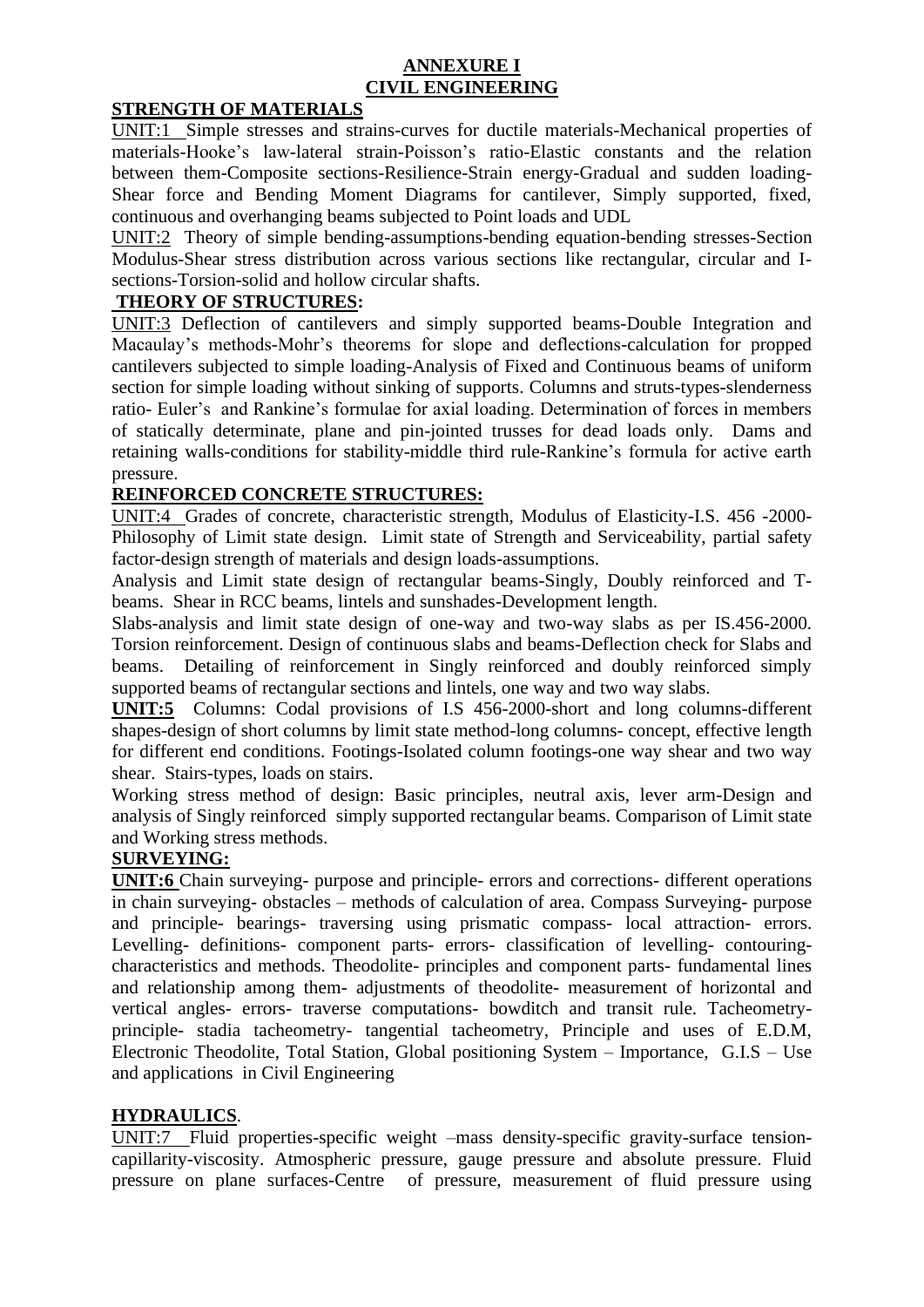piezometer and manometers. Types of flows-uniform, non uniform, steady, un steady, laminar and turbulent flows. Energies of liquid in motion-continuity equation. Bernoulli's theorem-Pitot tube-Venturimeter. Flow thorough small and large orifices, free orifices, submerged orifices, co-efficients of orifices-Cc, Cv and Cd. Flow through internal, external, convergent and divergent mouthpieces. Types of Notches-rectangular and triangular, flow over notches. Types of Weirs-sharp crested and broad crested-mathematical formulae for discharge-Franci's and Bazin's.

UNIT:8 Flow through pipes-major and minor losses-Chezy's and Darcy's formulae for loss of head due to friction-HGL & TEL- flow through siphon pipes. Reynold's number for laminar and turbulent flows. Flow through open channels-rectangular and trapezoidal-chezy's formula for discharge-Kutter's and Manning's equation for Chezy's constants-Most economical sections. Centrifugal pumps without problems. Classification of Turbines-Kaplan, Franci's and Pelton wheel without problems-use of Draft tube. Hydro-electrical installations-components and uses.

## **IRRIGATION ENGINEERING:**

UNIT:9 Necessity of Irrigations - Perinnial and inundation Irrigation , Flow and Lift Irrigation, Principal crops-kharif and rabi seasons-Duty, delta and base period. Methods of Irrigation-check flooding, basin flooding, contour bunding, furrow, sprinkler and drip Irrigations. Hydrology – Rainfall , types of Rain gauges, types of catchments-rainfall and runoff. Measurement of velocity of flow in streams-Ryve's and Dicken's formulae for computing maximum flood discharge. Classifications of Head works-component parts of diversion head works. Weirs and Barrages. Perculation and uplift pressures.Types of Reservoirs-dead storage, live storage and surcharge storage.

UNIT: 10 Storage Head works-different types of dams-rigid and non rigid dams- gravity dams-low and high dams. Elementary profile of a dam. Failures of gravity dams-drainage galleries. Ogee and siphon spillways. Earth dams— types, failures and precautions. Phreatic lines and drainage arrangements in earthen dams. Distribution works-classifications and alignment of canals-typical cross section of a canal-berm and balanced depth of cutting- canal lining. Lacey's silt theory. Cross drainage works –types and functions.

## **ANNEXURE II Number of Questions to be set CIVIL ENGINEERING**

| <b>UNIT NO</b> | <b>TOPICS</b>                         | <b>MARKS</b> |
|----------------|---------------------------------------|--------------|
| I & H          | <b>Strength of Materials</b>          | 20           |
| Ш              | Theory of Structures                  | 20           |
| IV & V         | <b>Reinforced Concrete Structures</b> | 20           |
| VI             | Surveying                             | 15           |
| VII & VIII     | <b>Hydraulics</b>                     | 15           |
| IX & X         | Irrigation Engineering                | 10           |
| Total          |                                       | 100          |